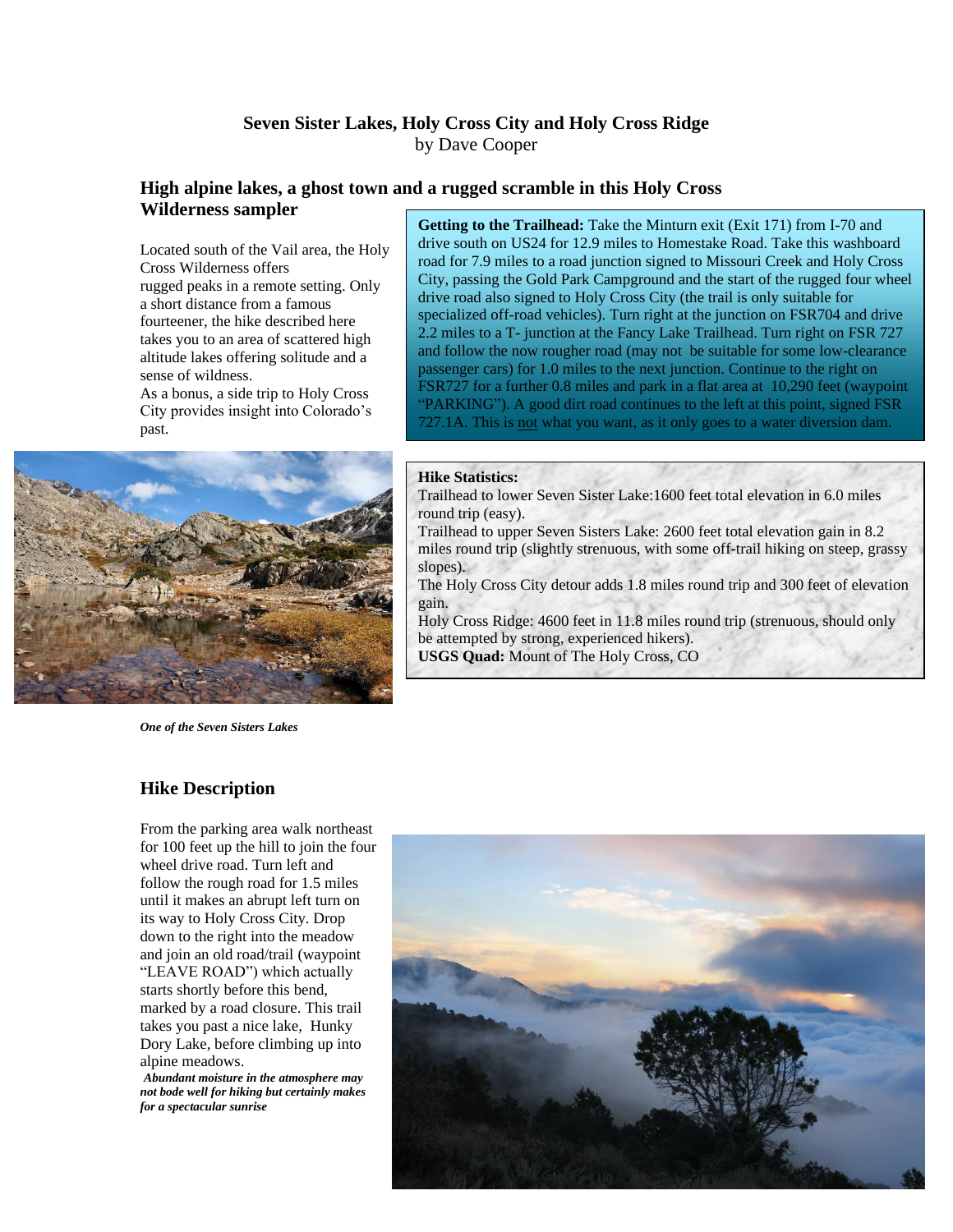Looking back, Homestake Mountain dominates the skyline. The trail continues to climb until it reaches the first of the Seven Sister Lakes. The trail crosses the outlet at waypoint "TRAIL CROSSES LAKE OUTLET" and continues on to two more lakes and passes between them. Continuing on the trail would take you to Fall Creek Pass, but we leave the trail here, at waypoint "LEAVE TRAIL", either to find a good lunch spot by these lakes or to continue on up to the most remote of the Seven Sisters.

To reach this upper lake at 12,750 feet requires a bit of a hike up steep, grassy slopes, picking your way between rock slabs as you head generally northwest to waypoint "CAIRN". Enjoy one of the nicer alpine lakes Colorado has to offer.



*The upper of the Seven Sisters*

Only strong, experienced hikers should continue to Holy Cross Ridge. The terrain difficulty doesn't exceed Class 2, but good scrambling skills on talus slopes are required as well as good judgement.

From the lake, head up towards the saddle between Unnamed 13,768 and Point 13,618, then turning north to reach Point 13,768 (a Bicentennial peak). It is also possible to head up to the southeast ridge of Point 13,768 and then follow that to the top.

From here, it is a straightforward scramble along the ridge north to Unnamed 13,831, the high point of Holy Cross Ridge and a Centennial peak. Enjoy the views of Mount of the Holy Cross.

Return by climbing over Unnamed 13,768 or, more reasonably, contouring on its west side back to the saddle before descending past the upper lake to the trail.

## **Side Trip to Holy Cross City**

From the bend in the four wheel drive road where we left the road on the way up (waypoint "LEAVE ROAD"), rejoin the road and follow it uphill for 0.9 miles to the remnants of the old town. Be careful to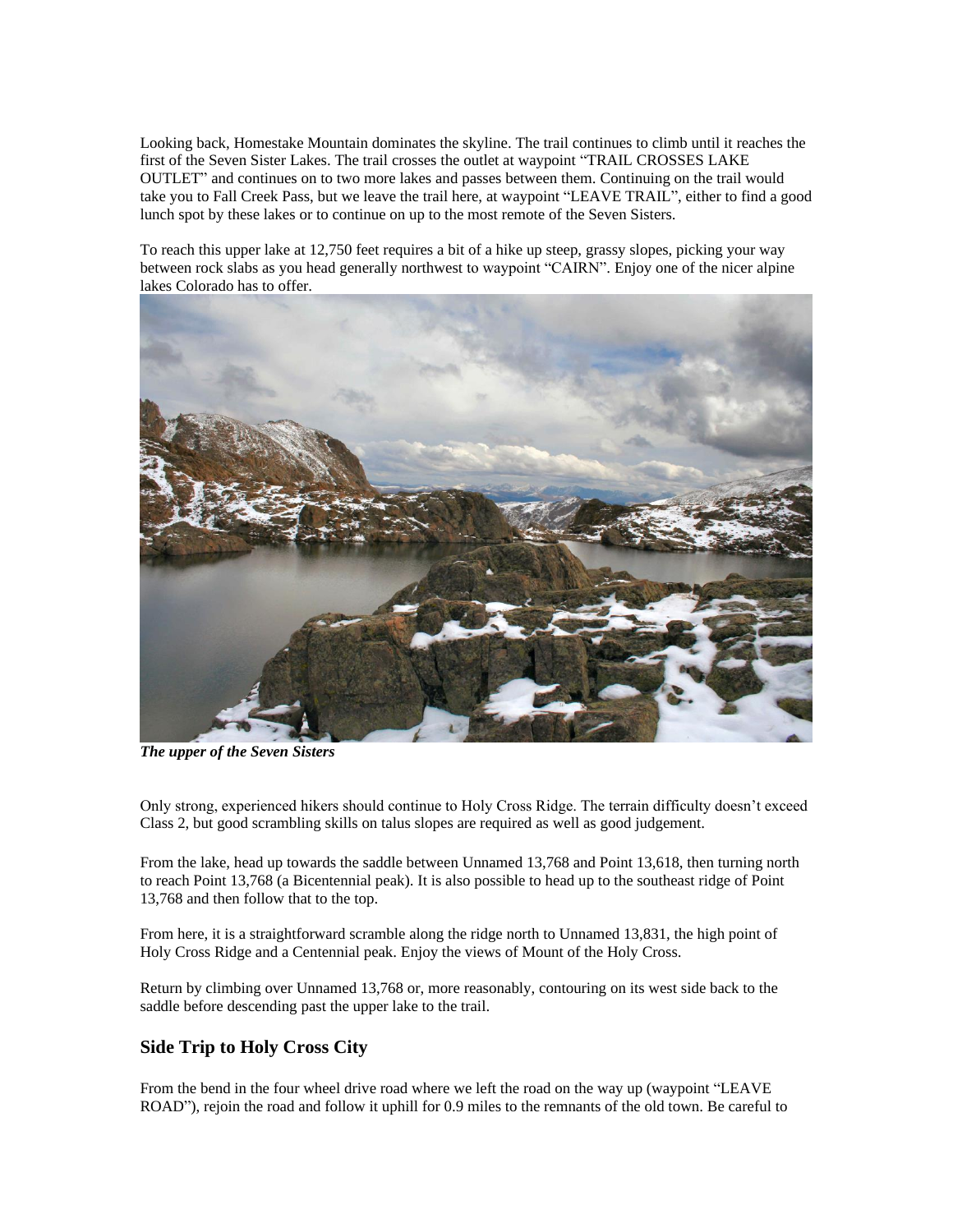stay away from structures and take only pictures. The town apparently enjoyed a brief life back in the 1880's and '90's. Quite a bit of equipment and some of the structures can be seen.

Be aware that this trail is used by jeep clubs, so expect to run into a few vehicles.